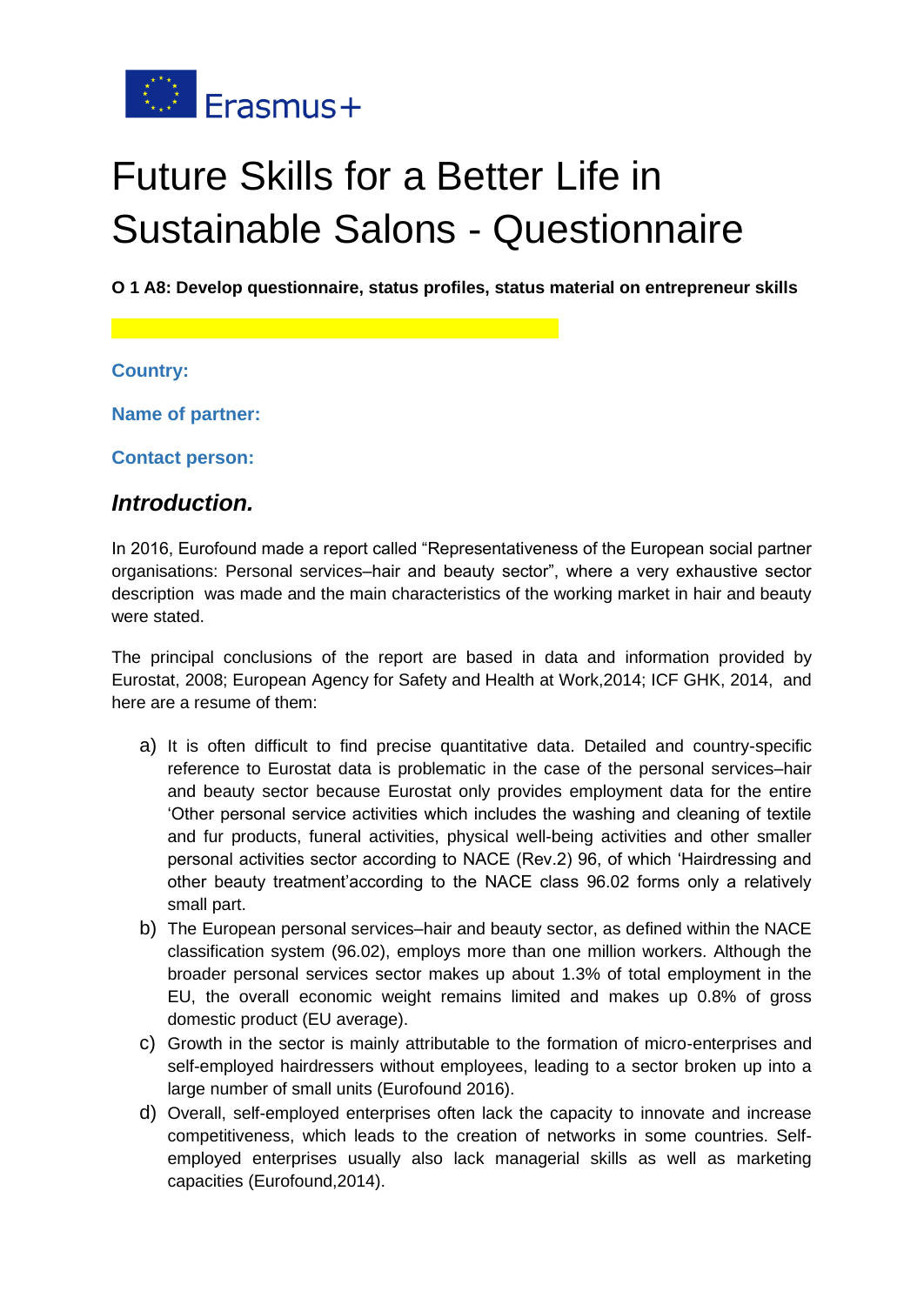

- e) While innovations in the sector have mainly been concerned with hairdressing techniques, skin-friendly products and new styles,the use of information technologies for customer relations have become increasingly important (Eurofound 2016).
- f) As Eurofound 2016 reports, the personal services–hair and beauty sector is characterised by a clear majority of young and female workers. Mid-range educational qualifications at International Standard Classification of Education (ISCED) level 3 or 4(upper secondary education and post-secondary non-tertiary education, respectively)(European Agency for Safety and Health at Work,2014; ICF GHK,2014). Some sources indicate a trend towards an increase in immigrant workers in the sector (European Agency for Safety and Health at Work,2014). Parttime employment (33%–40%) and fixed-term work contracts are common. Long working hours, evening and weekend work characterise the service-oriented working conditions (ICK GHK,2014).

In 2021, and after 5 years, we want to update that information and focus on the innovation needed to increase competitiveness, employment and customer's satisfaction and thus, strengthen the hair and beauty sector.

## *1. Information about the sector (hairdressing and nails):*

In this first area we are looking for both statistical data and information about the sector. If you can add conclusions supported by / based on facts that would be very welcome.

The focus will be on the hairdressing and nails sector

- If possible, give figures of 2019 (or the most up to date).
- Please also state the sources you acquired the figures from. If you have, or can produce yourself, please add short analyses of the data and any conclusions.

|                                              | <b>Hair salons</b> | <b>Nails bars/ salons</b> | <b>Both if separate</b><br>data isn't available |
|----------------------------------------------|--------------------|---------------------------|-------------------------------------------------|
| <b>Number of salons</b><br>according to size |                    |                           |                                                 |
| <b>Yearly turnover of</b><br>salons          |                    |                           |                                                 |
| <b>Number of self-</b><br>employed           |                    |                           |                                                 |

#### *1.1 National statistics on hair and beauty salons*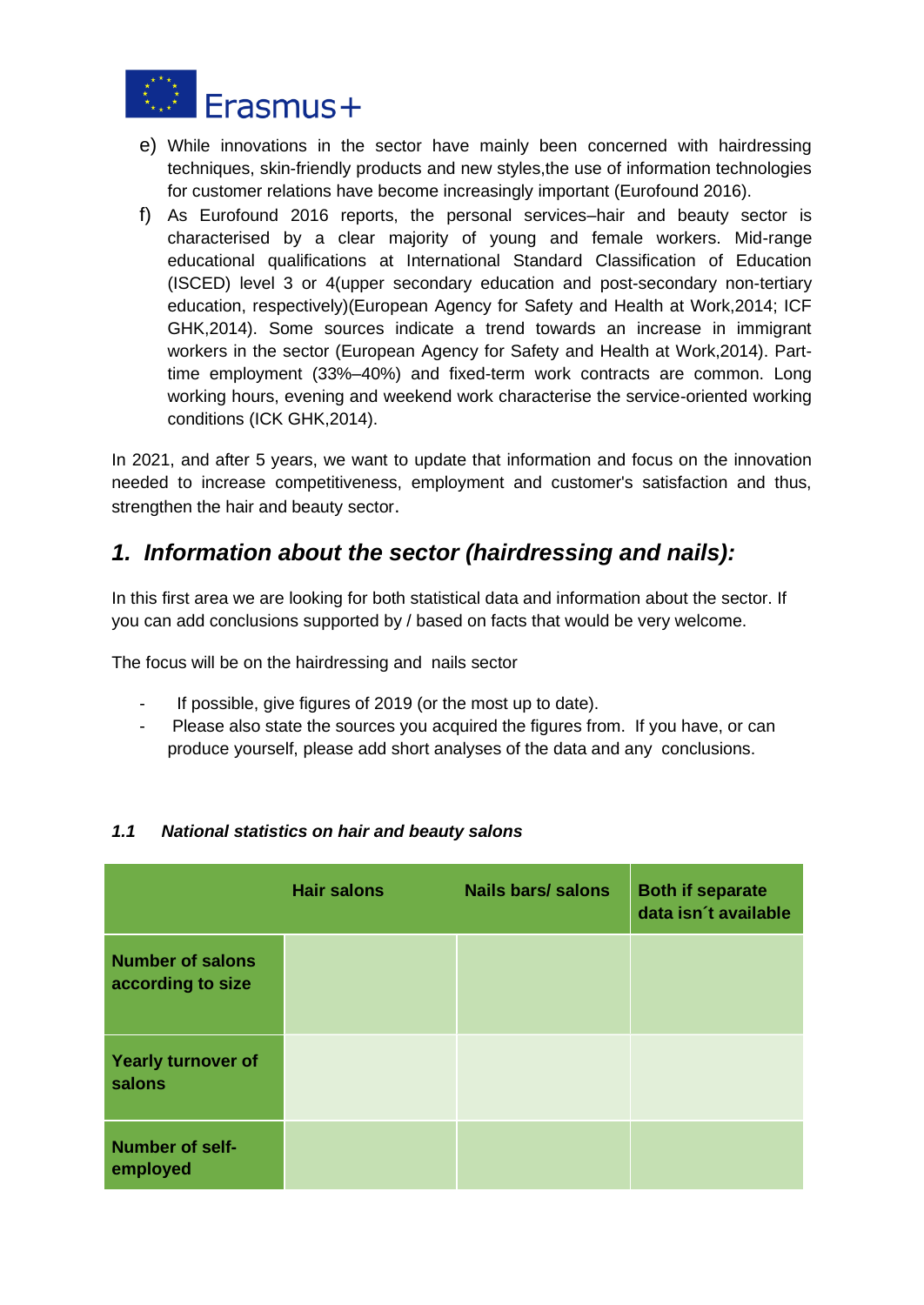

| Average number of<br>employees (part<br>and full time)                                                                    |  |  |
|---------------------------------------------------------------------------------------------------------------------------|--|--|
| <b>Number of VET</b><br>students graduating<br>per year (educative<br>system)                                             |  |  |
| <b>Number of</b><br>graduated/qualified<br>per year (sector<br>stakeholders)                                              |  |  |
| % sick leave in the<br>trade                                                                                              |  |  |
| 3 main reasons to<br>leave the trade                                                                                      |  |  |
| Average number of<br>active years in the<br>trade                                                                         |  |  |
| <b>Number of Salons</b><br>using common<br>standards or<br>guidelines such as<br>CSR, ISO, Green<br>initiatives or others |  |  |

*1.2. Information about new businesses (<5 years), start-ups, new entries in the industry:*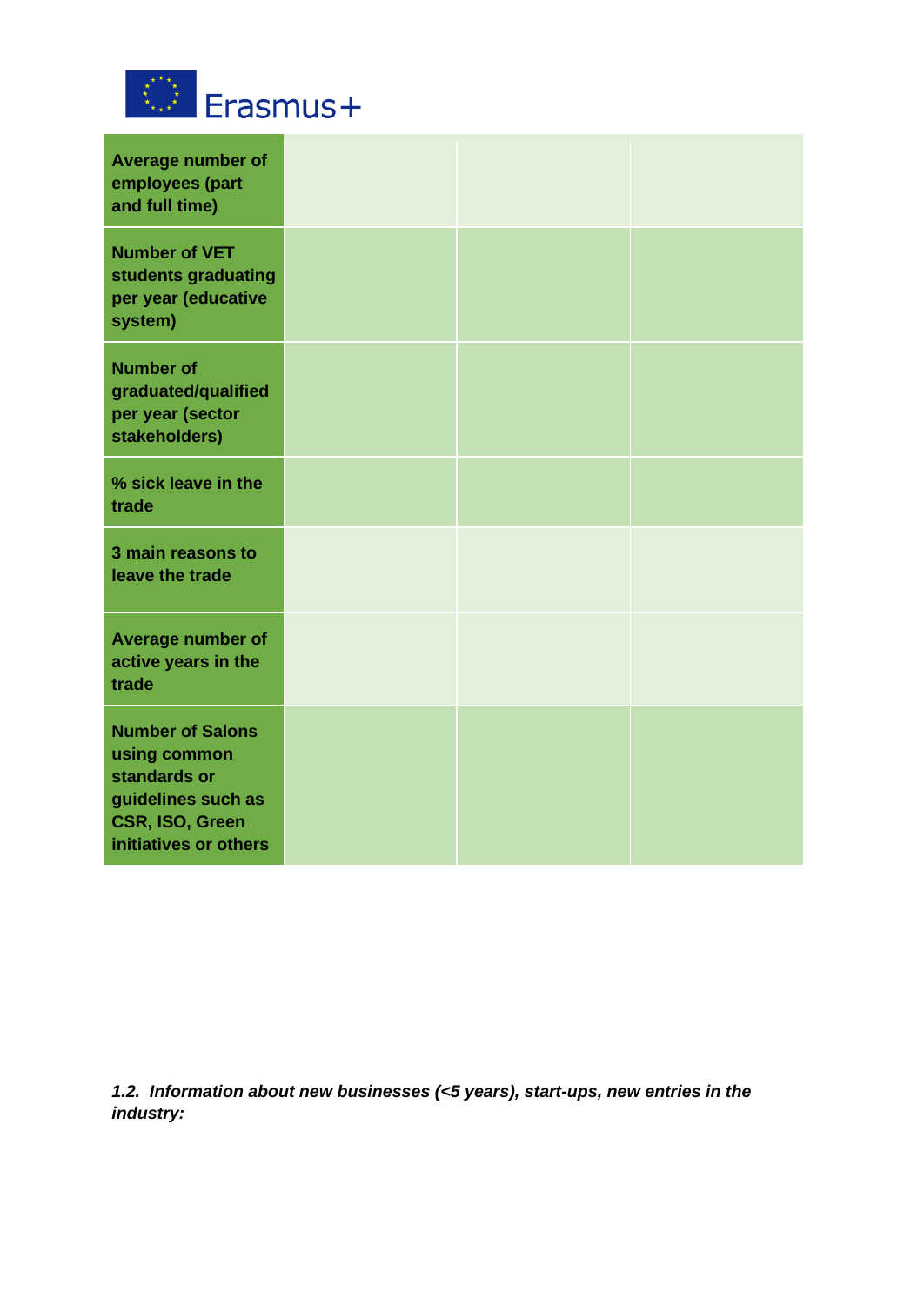

|                                                                                                                                     | <b>Hair salons</b> | <b>Nails bars/ salons</b> | <b>Both if separate</b><br>data isn't available |
|-------------------------------------------------------------------------------------------------------------------------------------|--------------------|---------------------------|-------------------------------------------------|
| <b>Number of newly</b><br>established<br>companies between<br>2016-2020                                                             |                    |                           |                                                 |
| <b>What kind of</b><br>companies are pre-<br>eminent (according<br>to its size, location,<br>activity)                              |                    |                           |                                                 |
| <b>Supporting</b><br>measures/program<br>mes for start-ups<br>(Indicate the source<br>of the measure:<br>sector, local,<br>country) |                    |                           |                                                 |
| <b>Prevalence of the</b><br>new businesses<br>(how many are still<br>open)                                                          |                    |                           |                                                 |

# *2. Information about trends in the sector***.**

In this point we are going to analyse new trends in two differents fields:

- Related with artistic/ creative skills and
- In relation with personal or soft skills.

Please consider making a general analysis where to comment characteristics of the market, threats and opportunities and how to solve them.

## *2.1 Specific information about typical company profiles/descriptions/characteristics in 2020 in your country***.**

*2.2 Specific information about typical company profiles/descriptions/characteristics expected to be required by 2030 in your country.*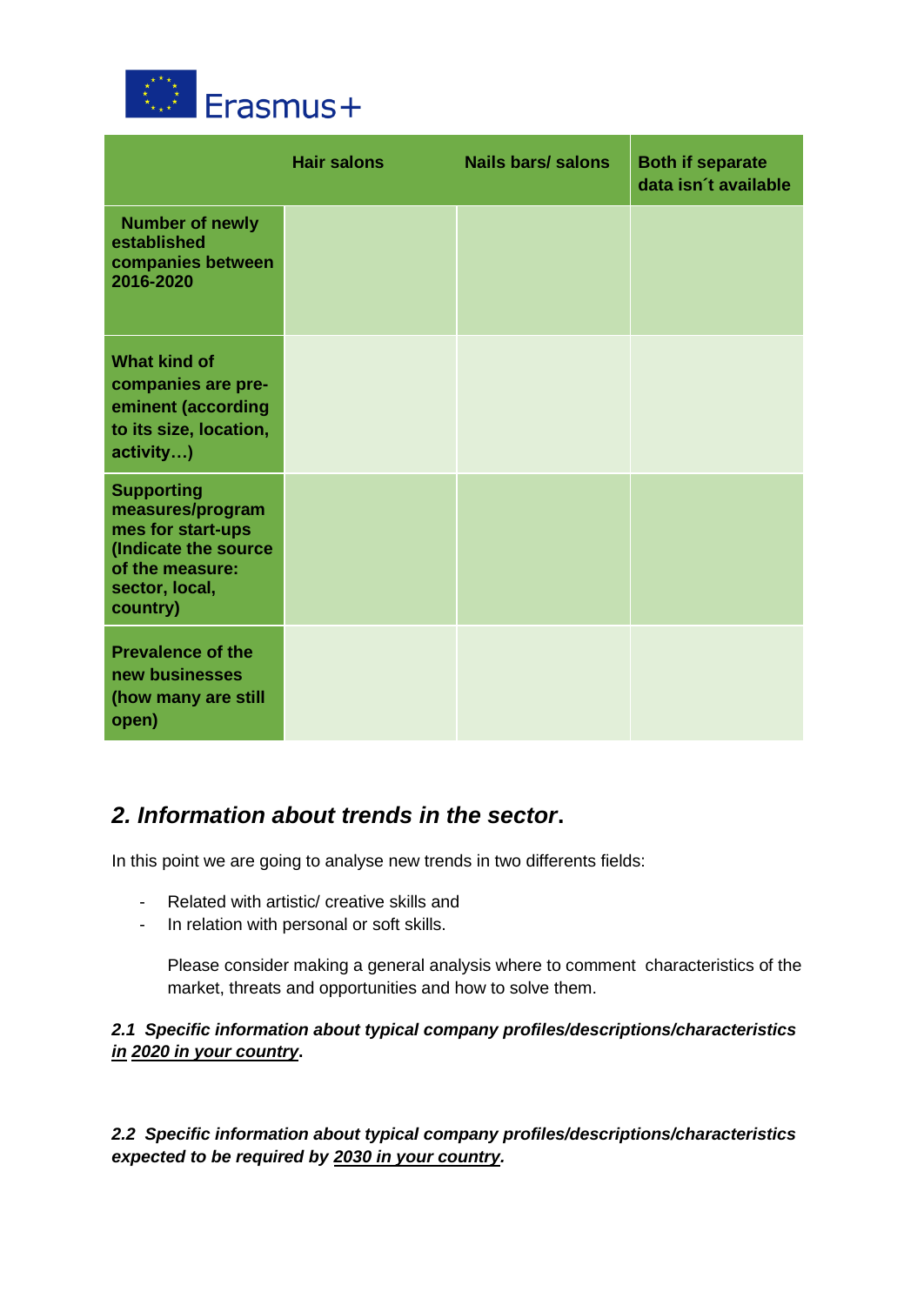

To develop 2.1 and 2.1 you can consult different sources such as:

- · Strategic papers / reports describing company development and demands for entrepreneurs,
- · Sectoral development papers (chambers of commerce, industrial organisations)
- · Labour market issues / papers
- · Trade union papers

#### *2.3 Trends in general in Europe:*

Which trends in general in society (demography, globalisation, COVID19,...) do you see having an impact on the hairdressing and beauty sector?

The conclusions will be an introduction to make a deeper analysis on the following issues:

**Entrepreneurship.** Fundamental changes in technology, the economy and society require new entrepreneurial skills.

**Digitalisation and digital skills.** Digital technology is implanted in the economy as a whole, affecting production, consumption and the organization, structure and management of companies.

**Sustainability.** Climate change is a fact and we have to face that threat**.**

# *3. Information about profiles from formal and non-formal sources with regards to entrepreneurial characteristics.*

Please take into account that entrepreneurial characteristics are a set of abilities with technical, human, administrative and business characteristics, whose performance requires a diverse set of skills. Please describe the general attitude of customers, entrepreneurs and salon owners in the hair and beauty sector.

#### *3.1 Demands in the hair and beauty sector in relation to entrepreneurship skills.*

We are especially looking for ideas / materials / information that is **transferable** (**transversal**) from other industries and can thus be applied in our sector.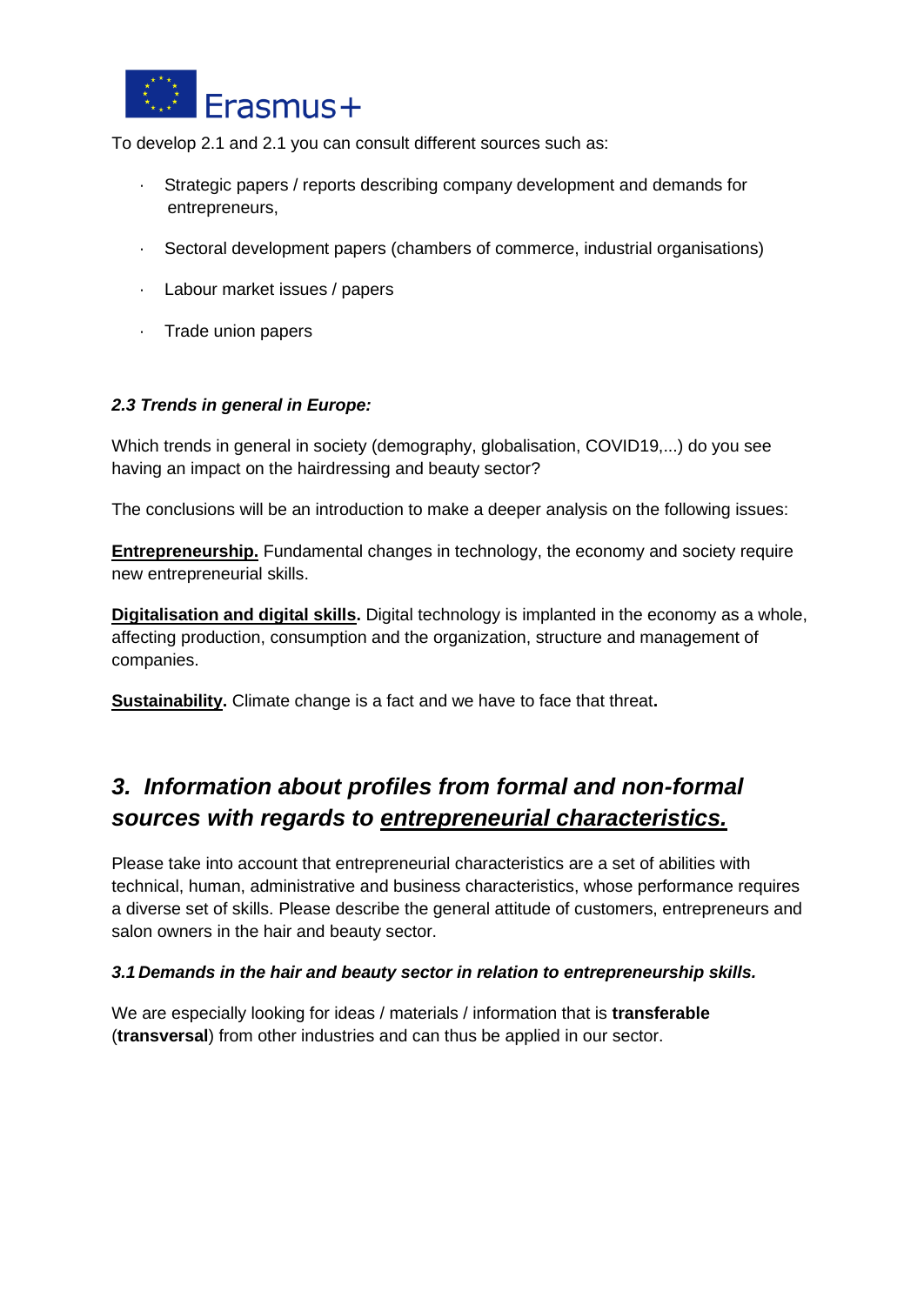

| <b>Subject</b> | <b>Describe</b> | Source (link) |
|----------------|-----------------|---------------|
|                |                 |               |
|                |                 |               |
|                |                 |               |

### *3.2 Information about industry specific entrepreneurial courses, modules, segments of courses and training in formal/non formal education***.**

- · Try to group your findings in the mainstream of education;
- Do you have access to the hairdresser and beautician qualifications through the non official education systems? Can you send us these documents?
- · Indicate type of school, type of students, amounts of students, duration of the course;
- · We are looking for existing information in your countries/regions, if available also state the key learning outcomes.
- · From VET education (please indicate EQF and National levels)
- · From General higher education (please indicate EQF and National levels)
- · Other fields or areas where you found interesting and transferable education

| Subject/<br><b>Description</b> | <b>Type of Course and who</b><br>provides it. Source<br>(link) | <b>Duration</b> | <b>Related learning</b><br>outcome and EQF<br>or National level |
|--------------------------------|----------------------------------------------------------------|-----------------|-----------------------------------------------------------------|
|                                |                                                                |                 |                                                                 |
|                                |                                                                |                 |                                                                 |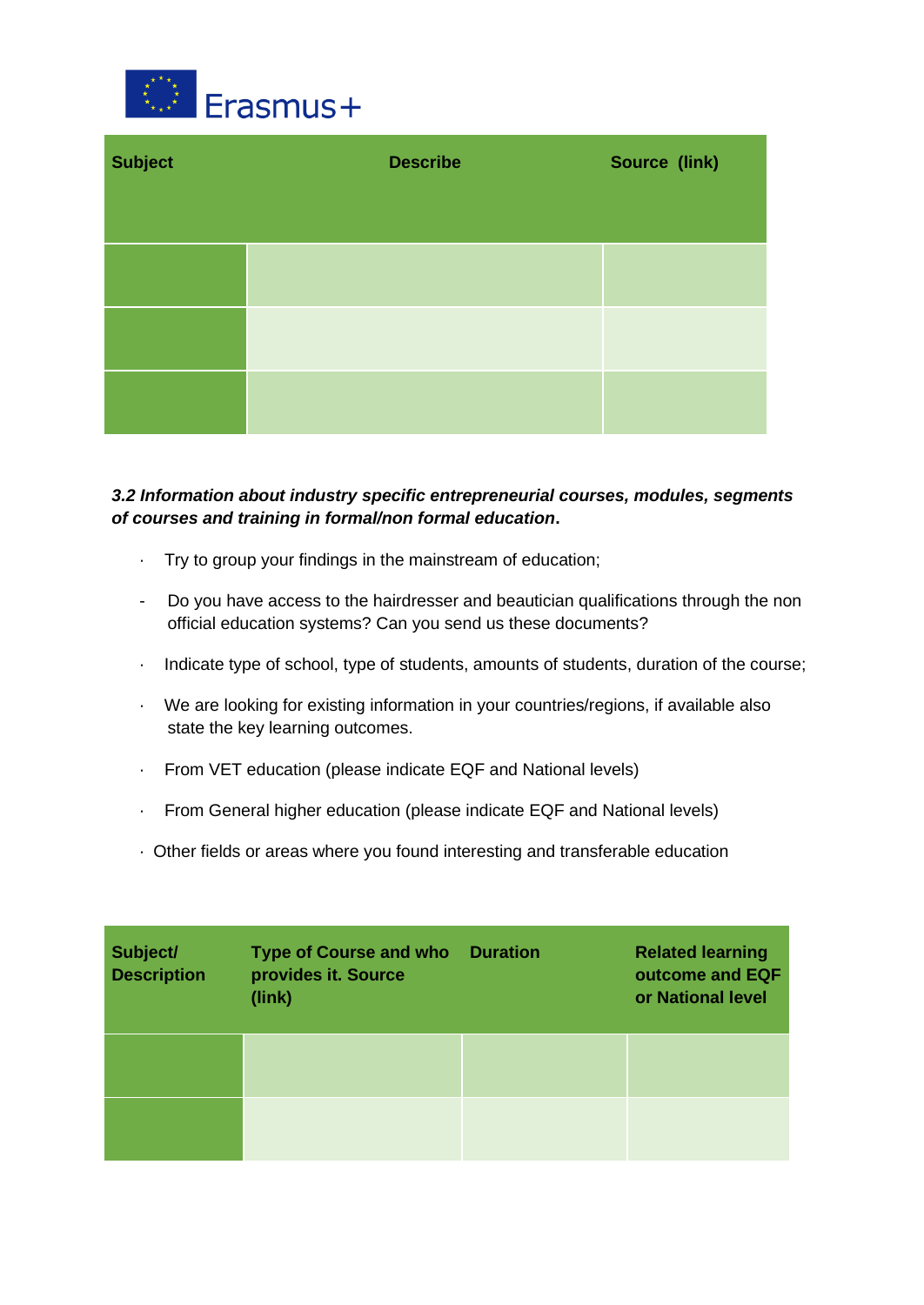

# *4. Information about profiles from formal and non-formal sources with regards to digitalisation and digital skills.*

Please describe the general attitude of customers, entrepreneurs and salon owners in the hair and beauty sector with regard to digitalisation. Don't forget to include ideas / materials / information that is **transferable** (**transversal**) from other industries and can thus be applied in our sector.

| <b>Subject</b> | <b>Describe</b> | <b>Source</b><br>(link) |
|----------------|-----------------|-------------------------|
|                |                 |                         |
|                |                 |                         |
|                |                 |                         |

## *4.1 Demands in Hair and beauty in relation with digitisation and digital skills.*

#### *4.2 Information about industry specific digitalisation courses, modules, segments of courses and training in formal/ non formal education.*

- · Try to group your findings in the mainstream of education;
- Do you have access to the hairdresser and beautician qualifications through the National Qualification Framework? Can you send us these documents?
- · Indicate type of school, type of students, amounts of students, duration of the course;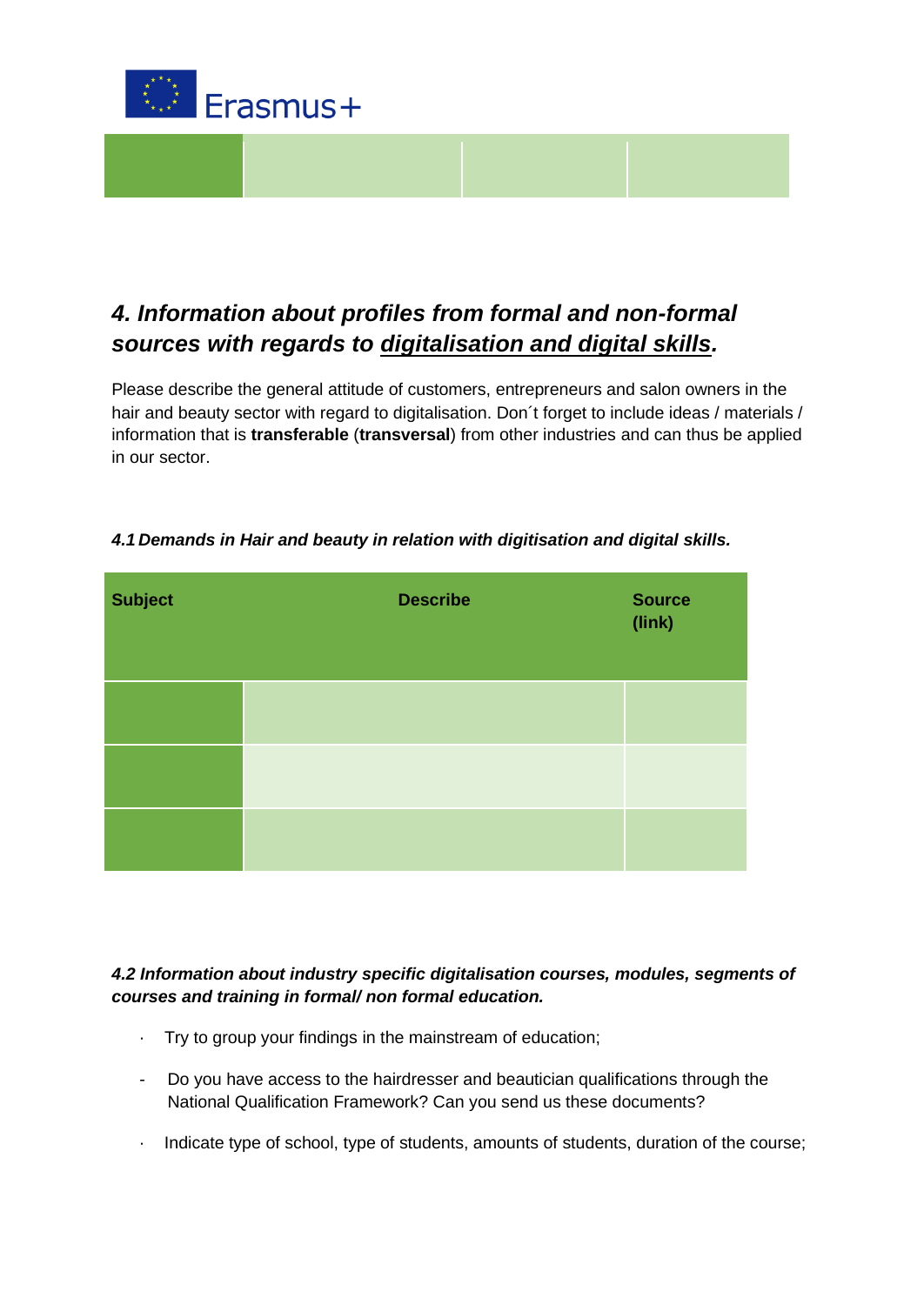

- · We are looking for existing information in your countries/regions, if available also state the key learning outcomes.
- · From VET education (please indicate EQF and National levels)
- · From General higher education (please indicate EQF and National levels)
- Other fields or areas where you found interesting and transferable courses.

| Subject/<br><b>Description</b> | <b>Type of Course and who Duration</b><br>provides it. Source<br>(link) | <b>Related learning</b><br>outcome and EQF<br>or National level |
|--------------------------------|-------------------------------------------------------------------------|-----------------------------------------------------------------|
|                                |                                                                         |                                                                 |
|                                |                                                                         |                                                                 |
|                                |                                                                         |                                                                 |

# *5. Information about profiles from formal and non-formal sources with regards to sustainability.*

Please describe general attitude of customers, entrepreneurs and salon owners in the hair and beauty sector with regard to sustainability

#### *5.1 Demands in Hair and beauty in relation with sustainability and H&S.*

We are especially looking for ideas / materials / information that is **transferable** (**transversal**) from other industries and can thus be applied in our sector.

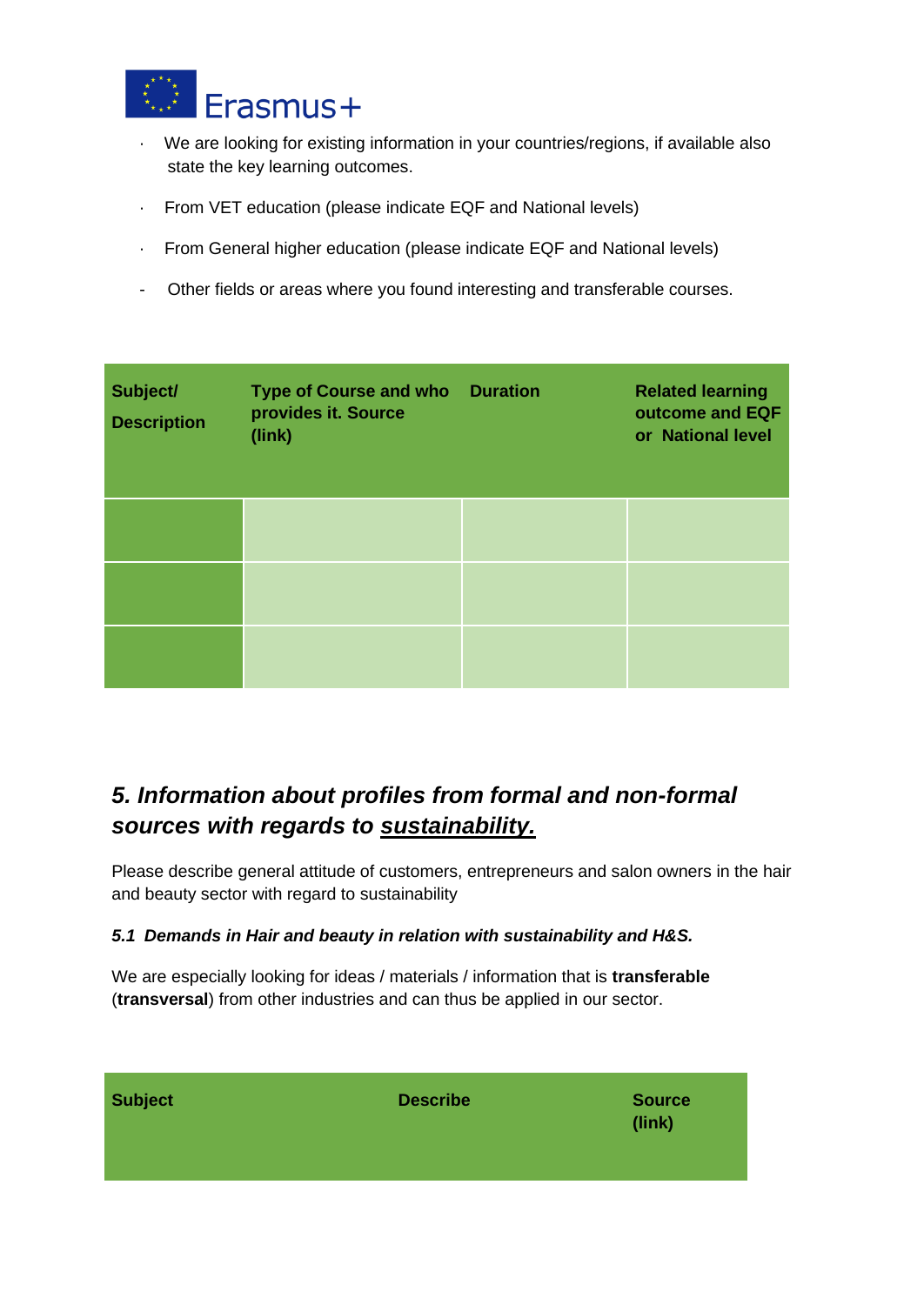

*5.2. Good practices for environmental protection in hair and beauty salons + how it is monitored*

| Good<br>practices<br>related with                             | <b>Description</b> | <b>Link to resource</b> |
|---------------------------------------------------------------|--------------------|-------------------------|
| <b>Water</b>                                                  |                    |                         |
| <b>Electricity</b>                                            |                    |                         |
| <b>Electrical</b><br><b>Equipment</b>                         |                    |                         |
| <b>Waste</b><br>management                                    |                    |                         |
| <b>Chemicals</b><br>(hazardous<br>substances -<br>both direct |                    |                         |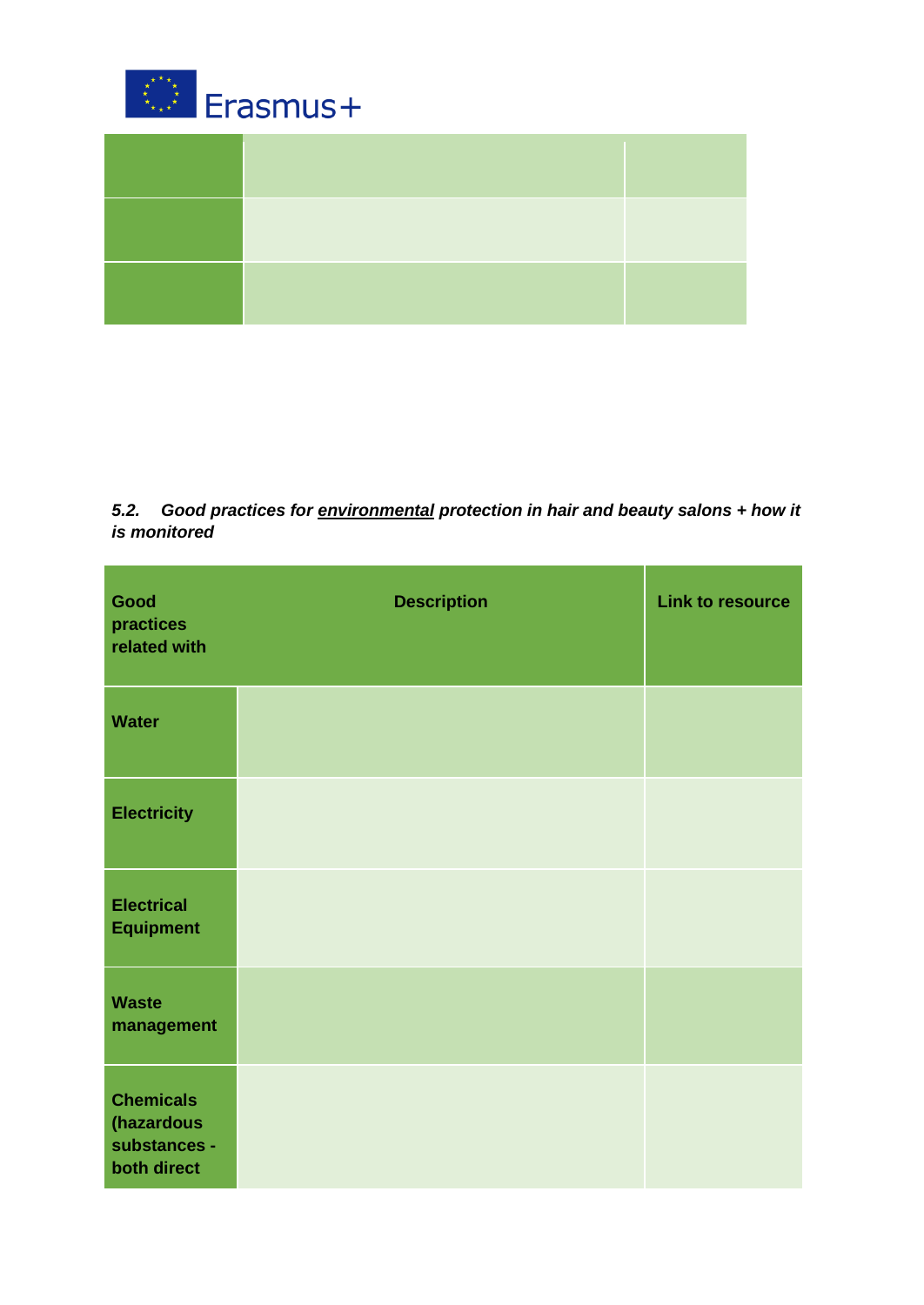

| exposure and<br>inhalation) |  |
|-----------------------------|--|
| <b>Hygiene</b>              |  |
| <b>Financial</b>            |  |
| <b>Control</b>              |  |
| <b>Other</b>                |  |
| How is<br>monitored?        |  |

*5.3 Existing national or local tools and methods to analyse and improve sustainability and H&S in hair and beauty*

| List tool/method/<br>certification systems | <b>Link to resource</b> |
|--------------------------------------------|-------------------------|
|                                            |                         |
|                                            |                         |
|                                            |                         |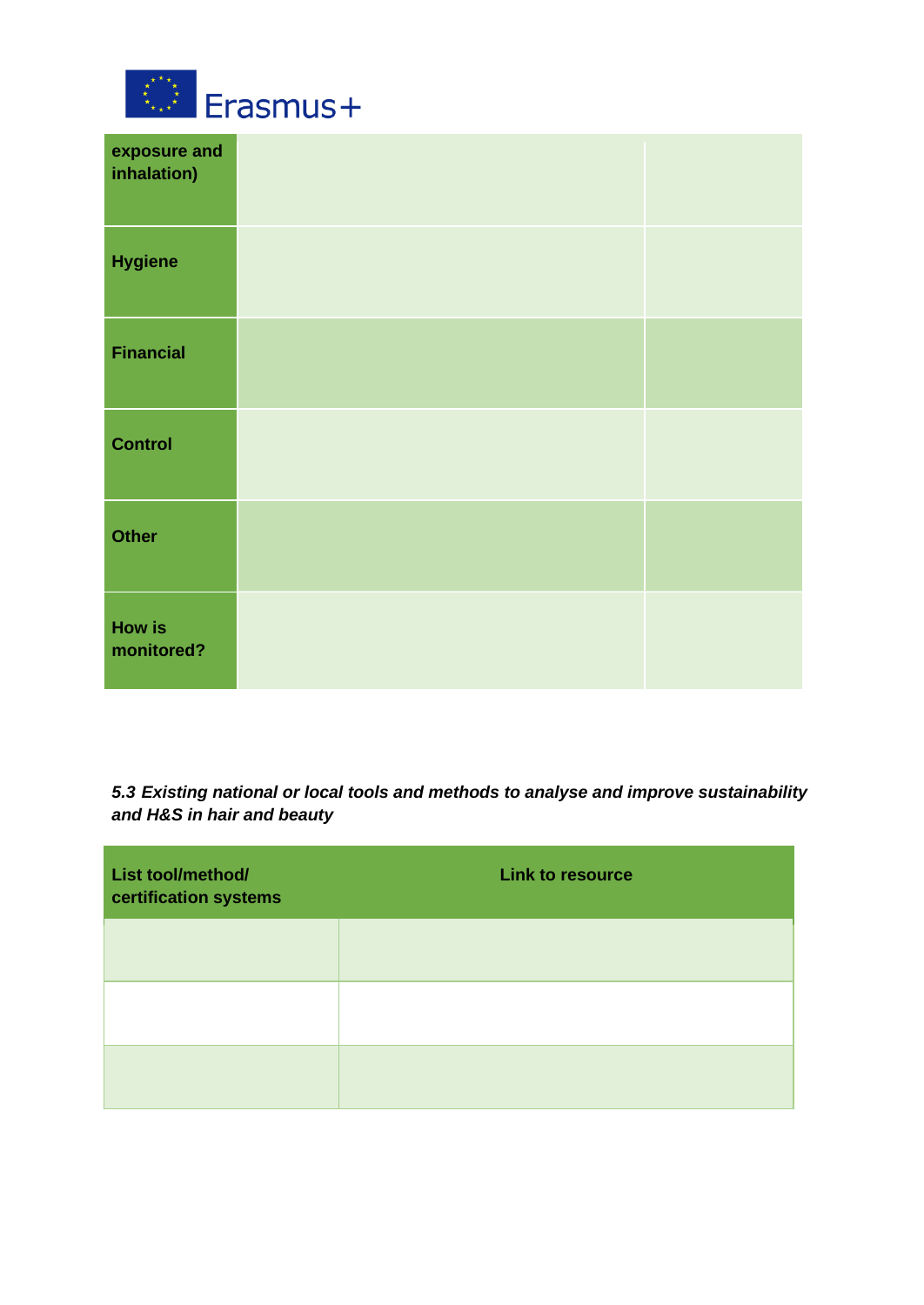

#### *5.4 What is the attitude of National producers/suppliers and their development activities in relation to Sustainable hair and beauty products?*

- Please take into account not only cosmetics but also furniture, equipment, salon linen…providers
- Analyse at least 5 national suppliers of each product and try to focus on the more popular in your country.
- It would be very interesting as well, to include one international provider or manufacturer (e.g: L´Oreal, Aveda, Wella, Goldwell, Olymp…..)

| <b>Name of</b><br><b>Producer</b>                   |                |
|-----------------------------------------------------|----------------|
| Link                                                |                |
| <b>Describe</b>                                     |                |
| <b>Attitude/</b><br>Philosophy                      |                |
| <b>Developmen</b><br>t activities                   | 1.<br>2.<br>3. |
| <b>Certificates</b><br>or<br>guidelines<br>followed |                |